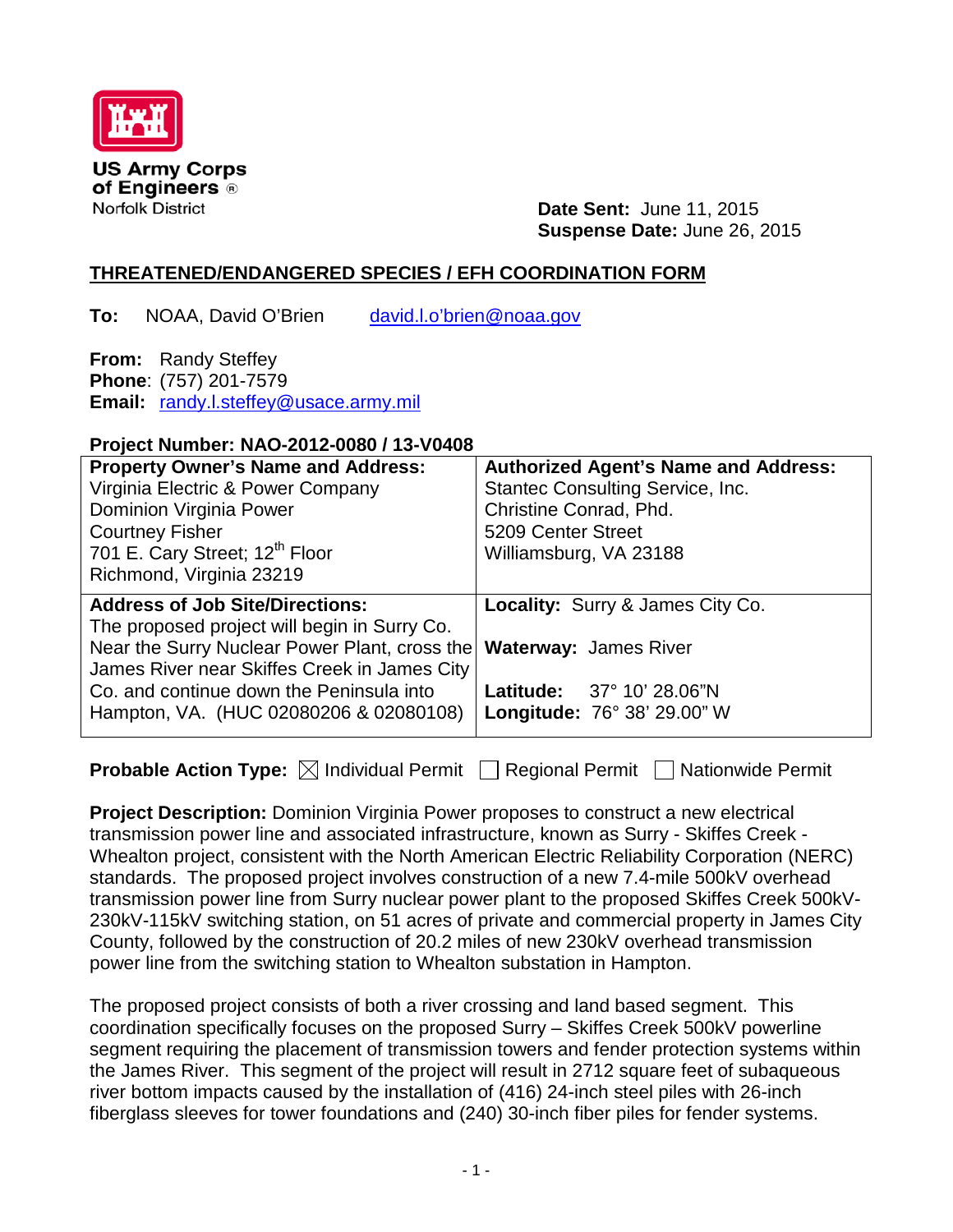Additional information specific to the proposed project can be found at <http://www.nao.usace.army.mil/Missions/Regulatory/SkiffesCreekPowerLine.aspx> , as well as previous coordination packages we have provided to you since August 28, 2013.

**Endangered/Threatened Species:** Atlantic Sturgeon is known to be present within this section of the James River. Coordination is currently ongoing with NOAA PRD.

**Submerged Aquatic Vegetation**: No SAV is documented in the vicinity of the proposed project.

**Essential Fish Habitat Assessment:** The Magnuson-Stevens Fishery Conservation and Management Act, as amended by the Sustainable Fisheries Act of 1996 (Public Law 104- 267), requires all Federal agencies to consult with the National Marine Fisheries Service on all actions, or proposed actions, permitted, funded, or undertaken by the agency, that may adversely affect Essential Fish Habitat (EFH). The James River contains Essential Fish Habitat (EFH) for the egg, larvae, juvenile, and adult life stages of 13 species including windowpane flounder (Scopthalmus aquosus), bluefish (Pomatomus saltatrix), Atlantic butterfish (Peprilus triacanthus), summer flounder (Paralicthys dentatus), black sea bass (Centropristus striata), king mackerel (Scomberomorus cavalla), Spanish mackerel (Scomberomorus maculatus), cobia (Rachycentron canadum), red drum (Sciaenops ocellatus), dusky shark (Charcharinus obscurus), sandbar shark (Charcharinus plumbeus), yellowfin tuna (Thunnus albacares), and basking shark (Cetorhinus maximus). The habitat which this project may affect in the James River consists of both shallow & deep water subaqueous bottom. A total of 656 steel and fiber pilings ranging in diameter from 24 inches to 30 inches will be impact driven into the river bottom for tower foundations and fender protection systems resulting in a direct loss of subaqueous bottom. The proposed route crosses four private oyster lease areas, resulting in seven towers (i.e. 17-20, 23, 27, & 28) having direct impacts. Additional impacts as a result of this activity will be limited to the noise, vibrations, and increases in turbidity duration of construction. Dominion has incorporated several construction techniques to help further avoid and minimize these effects during construction. Bubble curtains will be used at each location during all pile driving activities. Ramp up methods will be used for all pile driving activities which will gradually increase impact hammer intensity over the course of single pile install. All pile driving associated with Towers 21 thru 26, located in deep water habitat, will be avoided during the traditional time of year restriction from February 15 through June 15 of any given year.

**Anadromous Fish:** This segment of the James River is a confirmed anadromous fish use waterway. Dominion has proposed certain construction techniques such as a traditional TOYR prohibiting any piling installation in deep water areas, use of bubble curtains, and ramp-up techniques to avoid impacts.

**Project Manager's Comments:** On August 28, 2013 a Public Notice was issued for Dominion proposal concluding a preliminary determination that the project would not have a substantial adverse effect on EFH or anadromous fish. In addition to this PN, coordination documents have been provided for your consideration throughout the course of our review. We have continued to copy you on correspondence between Chris Vaccaro with NOAA PRD; most recent of which was June 10, 2015. Impacts from the proposed project have changed as a result of "final design" which is why we would like to extend the opportunity for your review and comment once again.